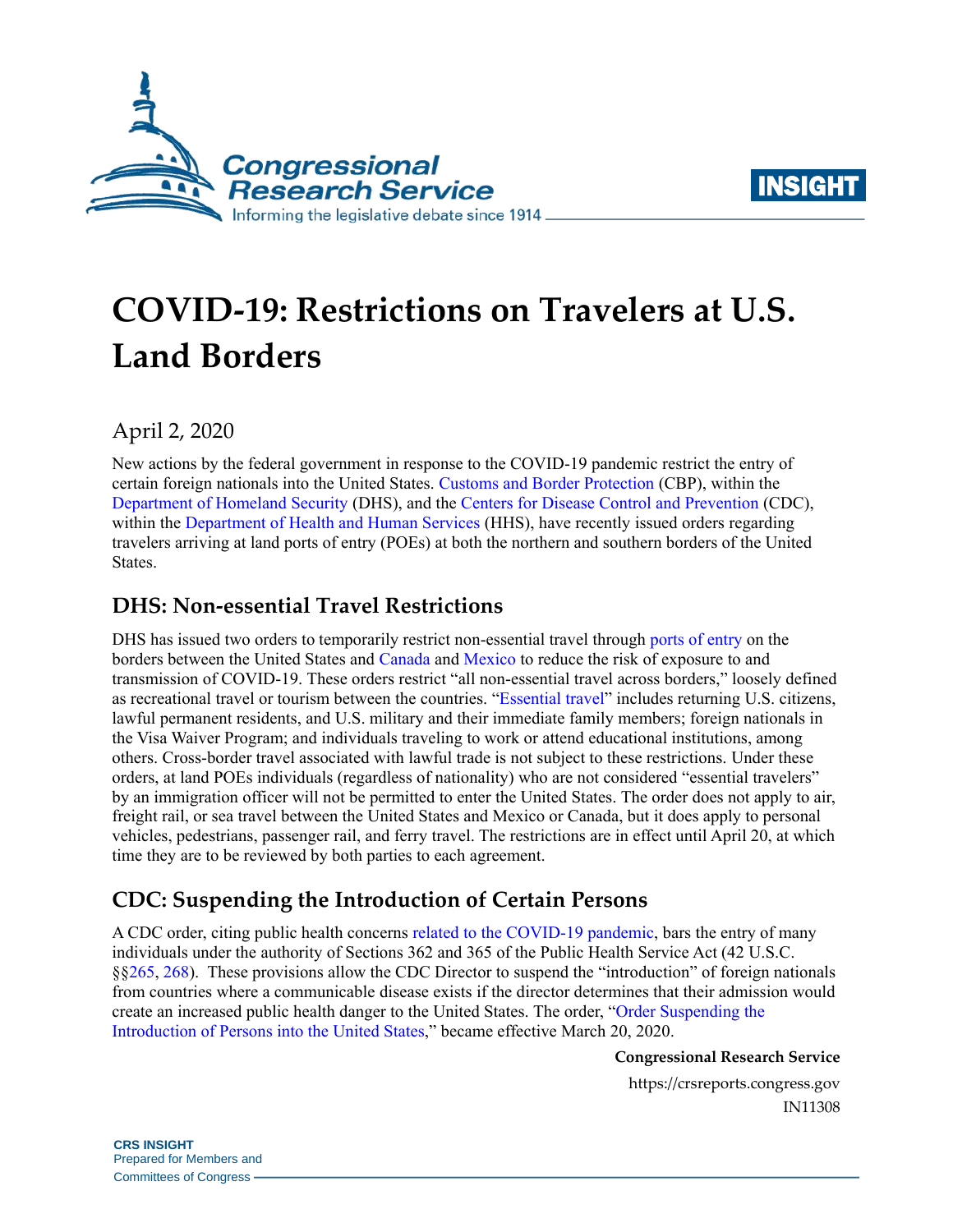[DHS has informed CDC](https://www.govinfo.gov/content/pkg/FR-2020-03-26/pdf/2020-06327.pdf#page=7) that CBP's facilities are not equipped to effectively quarantine, isolate, or conduct social distancing onsite for COVID-19. Those that [must be held](https://uscode.house.gov/view.xhtml?req=granuleid:USC-prelim-title8-section1225&num=0&edition=prelim) in congregate settings at POEs or in border patrol stations to facilitate immigration processing would typically be aliens "seeking to enter the United States at POEs who do not have proper travel documents, aliens whose entry is otherwise contrary to law, and aliens who are apprehended near the border seeking to unlawfully enter the United States between POEs." These non-U.S. nationals are considered ["covered aliens"](https://www.govinfo.gov/content/pkg/FR-2020-03-26/pdf/2020-06327.pdf#page=2) by the CDC order. The order calls for the "immediate suspension of the introduction of these aliens" and "requires the movement of all such aliens to the country from which they entered the United States, or their country of origin, or another location as practicable, as rapidly as possible."

The CDC order [allows for individualized exceptions](https://www.govinfo.gov/content/pkg/FR-2020-03-26/pdf/2020-06327.pdf#page=2) to these rules, based on "the totality of the circumstances, including consideration of significant law enforcement, officer and public safety, humanitarian, and public health interests."

#### **Implications for Migrants without Valid Documents**

These new orders disrupt the standards in place for migrants who request asylum either at a POE or when encountered by CBP'[s U.S. Border Patrol](https://www.cbp.gov/border-security/along-us-borders) (USBP) after crossing a land border without detection into the United States. Many migrants approaching POEs without valid documents or crossing into the United States between POEs (i.e., covered aliens) [intend to request asylum.](https://www.americanimmigrationcouncil.org/research/policies-affecting-asylum-seekers-border) Ordinarily, under standard practices, foreign nationals arriving at POEs without entry documents would be subject to inadmissibility determinations under statute [\(8 U.S.C. §1182\)](https://uscode.house.gov/view.xhtml?req=(title:8%20section:1182%20edition:prelim)%20OR%20(granuleid:USC-prelim-title8-section1182)&f=treesort&edition=prelim&num=0&jumpTo=true), but others may be able to request asylum. Under the new orders, those who might have been admitted for the purposes of seeking asylum will likely be returned immediately either to the country they transited through (e.g., Canada or Mexico) or, in some cases, their country of origin.

At this time, there are [media reports](https://www.foxnews.com/politics/unaccompanied-minors-border-coronavirus-strategy) that the [usual protocol](https://www.washingtonpost.com/immigration/coronavirus-immigration-border-96-minutes/2020/03/30/13af805c-72c5-11ea-ae50-7148009252e3_story.html) to screen migrants to [initiate claims of asylum](https://www.sandiegouniontribune.com/news/immigration/story/2020-03-26/coronavirus-stalls-asylum-system-and-exacerbates-conditions-of-migrants-waiting-in-mexico) in the United States is not being followed. However, the orders described above may not restrict those who request asylum affirmatively directly to USBP. Moreover, [unaccompanied children](https://www.law360.com/immigration/articles/1258424/migrant-kids-can-be-turned-back-under-new-border-rules?nl_pk=68f5abd0-48fb-4e9a-9069-cc9b2210b5bd&utm_source=newsletter&utm_medium=email&utm_campaign=immigration) are not exempt from the CDC order. Guidance to CBP immigration officers has not been made public and asylum processing, for the most part, [appears to be on hold,](https://www.nytimes.com/2020/03/20/us/politics/trump-border-coronavirus.html) raising a number of [legal issues.](https://crsreports.congress.gov/product/pdf/LSB/LSB10439)

Currently, by [agreement](https://www.state.gov/secretary-pompeos-call-with-mexican-foreign-secretary-marcelo-ebrard-2/) with Mexico, only [migrants from Mexico and the Northern Triangle](https://www.washingtonpost.com/immigration/coronavirus-immigration-border-96-minutes/2020/03/30/13af805c-72c5-11ea-ae50-7148009252e3_story.html) countries of Guatemala, El Salvador, and Honduras are sent back to Mexico. Migrants from other Latin American countries may be put into the [Migrant Protection Protocol](https://crsreports.congress.gov/product/pdf/LSB/LSB10420) program (MPP, also known as "Remain in Mexico"). Those from all other countries are sent to ICE detention with removal orders.

For migrants already enrolled in the MPP program, a [joint statement](https://www.dhs.gov/news/2020/04/01/joint-dhseoir-statement-mpp-rescheduling) from DHS and the Executive Office of Immigration Review of the Department of Justice says that those migrants with court dates presently scheduled through May 1 will be rescheduled. Migrants are instructed to present themselves at their designated POE on their previously scheduled court date to receive a notice containing their new hearing dates.

#### **Other International Travel Restrictions Currently in Place**

Due to the coronavirus pandemic, [international travel restrictions](https://crsreports.congress.gov/product/pdf/LSB/LSB10415) to the United States have been put into place to slow its spread.

On January 31, President Trump issued a [proclamation](https://www.whitehouse.gov/presidential-actions/proclamation-declaring-national-emergency-concerning-novel-coronavirus-disease-covid-19-outbreak/) restricting the entry of most non-U.S. nationals who had been physically present in mainland China in the prior two weeks. This entry restriction was subsequently extended to [Iran,](https://www.whitehouse.gov/presidential-actions/proclamation-suspension-entry-immigrants-nonimmigrants-certain-additional-persons-pose-risk-transmitting-coronavirus/) the [Schengen area](https://www.whitehouse.gov/presidential-actions/proclamation-suspension-entry-immigrants-nonimmigrants-certain-additional-persons-pose-risk-transmitting-2019-novel-coronavirus/) of Europe, and the [UK and Ireland.](https://www.whitehouse.gov/presidential-actions/proclamation-suspension-entry-immigrants-nonimmigrants-certain-additional-persons-pose-risk-transmitting-coronavirus-2/) In addition, all U.S. citizens, lawful permanent residents, and immediate family members entering from these areas are asked to [stay home and self-monitor their health for 14 days.](https://www.cdc.gov/coronavirus/2019-ncov/travelers/after-travel-precautions.html) Although these existing restrictions have been